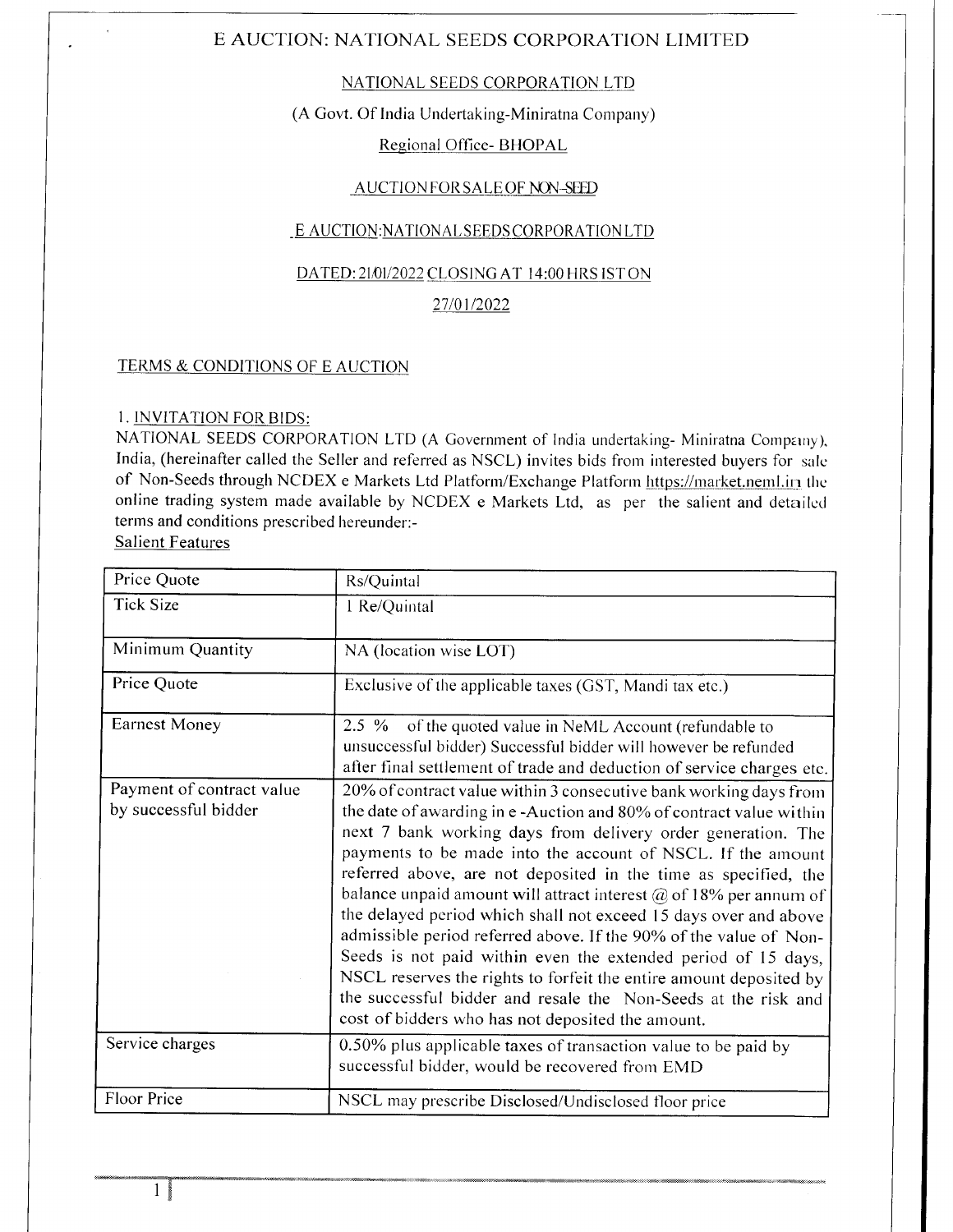| Declarations of Non-Seeds | Successful bidder of treated seeds would be required to subt nit a      |
|---------------------------|-------------------------------------------------------------------------|
|                           | declaration on Non-Judicial stamp paper of Rs.100 duly notarized        |
|                           | within 3 days of award of auction that sold seeds would not be used for |
|                           | fodder, food and any other wrong purpose. (As per Annexure III)         |

| Stock lifting     | Staggered lifting permitted, however no delivery will be made<br>before receiving full payment (excluding EMD) of allotted quaritity.<br>The lifting of the Non-Seeds must be completed within 15 working<br>days from the award of e-auction, if due to certain unavoid able<br>circumstances it is not possible for NSCL to deliver the Non-S ceds<br>with in stipulated period, NSCL can enhance the delivery period as<br>may be necessary. The Non-Seeds sold can be kept in the godown at<br>the risk of the purchaser for a period of 15 days from the stipulated<br>lifting period (15 days from the award of e auction) on payment of<br>godown rent $\omega$ of Rs.0.50 per qtl., per day which will be charged<br>extra. If the Non-Seeds is not lifted within the said period, the<br>NSCL reserve the right to forfeit the whole deposit amount a long<br>with EMD without prior intimation and resell the Non-Seeds at the<br>buyers risk and cost and entire loss due to variation in selling price<br>will be recovered from the purchaser along with other incidental<br>charges. |
|-------------------|----------------------------------------------------------------------------------------------------------------------------------------------------------------------------------------------------------------------------------------------------------------------------------------------------------------------------------------------------------------------------------------------------------------------------------------------------------------------------------------------------------------------------------------------------------------------------------------------------------------------------------------------------------------------------------------------------------------------------------------------------------------------------------------------------------------------------------------------------------------------------------------------------------------------------------------------------------------------------------------------------------------------------------------------------------------------------------------------------|
| System of auction | If the offered quantity is less than 1000qtls. English auction will be<br>followed whereas for more than 1000qtls, Yankee auction will be<br>followed. In case of English auction, the bidders should quote for<br>entire quantity where as in case of Yankee, the bidders are allowed<br>to quote for part of auctioned quantity. However all the bidders are<br>allowed to lift the stock at H1 rate only.                                                                                                                                                                                                                                                                                                                                                                                                                                                                                                                                                                                                                                                                                       |

# 2. ITEMS. OUALITY ANDOUANTITY:

The Non-Seeds are offered by NSCL on "as is where is basis" at the locations as per Annexure-I.

- $\Box$  Bids received for less than the specified quantity for a particular location and item shall not be considcrcd.
- $\Box$  The representative samples can be inspected between 10.00 A.M to 5.30 P.M on all working days at the place where the stocks proposed for sale are available.
- $\Box$  The bidder must check thoroughly the quality of the stocks before participating in e auction.<br> $\Box$  Bid quantity mentioned above is only approximate and may vary
- Bid quantity mentioned above is only approximate and may vary.

#### 3. PRICE:

NSCL may declare the disclosed/undisclosed floor price of commodities in consultation with NCDEX e Markets Ltd. Price to be quoted in delivered weight and quality basis on 'as is where is' basis. The evaluation and finalization of bids received shall be made on the basis of the highest price quoted by the bidders. Prices are excluding APMC Cess and all expenses, GST (if any).

# 4. VALIDITY:

The Bids of all Bidders as at the final close of the E-Auction Session must remain valid up to 5 Days. Bid would remain valid in the system unless the bid is knocked off by better bid or filled at the end of the auction schedule time as agreed between NCDEX e Markets Ltd  $& NSCL$ . NSCL will provide its consent on the e-auction results within 5 working days from the next day of auction. Subsequent to consent from NSCL, the prices will remain valid till lifting of the stock from winner.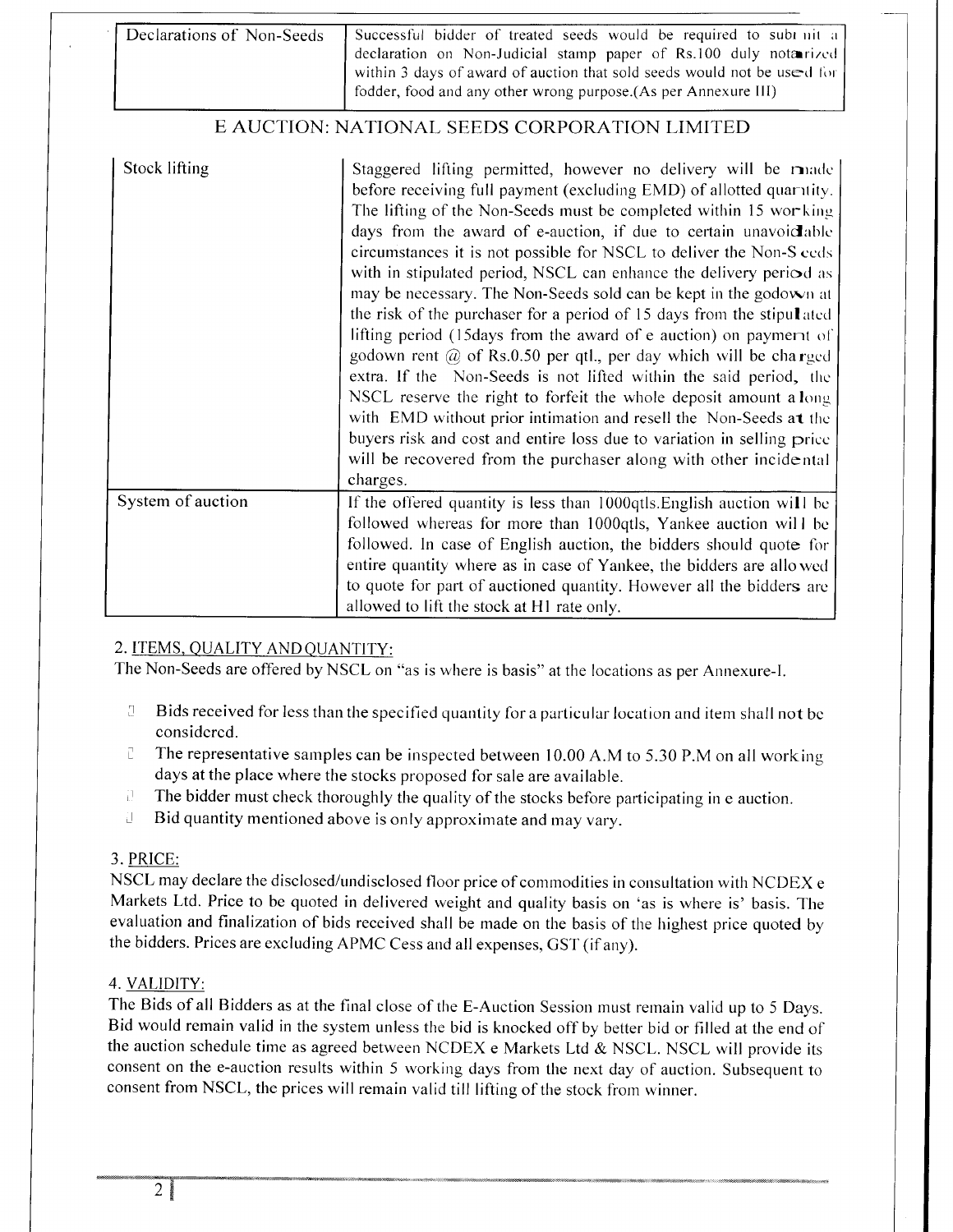### 5. PRE-REOUISITES FOR BIDDING THROUGH NCDEX E MARKETS LTD PLATFORM

Bidder referred to in this E-auction notice is any real individual or legal entity who wishes to buy their requirement of Seed as Non-Seeds, through the online auctions on NCDEX e MarketsLtd. Only the registered members of the NCDEX e Markets Limited can become bidders after fulfilling all the terms  $\&$  conditions put in place for the e-Auctions.

# E AUCTION: NATIONAL SEEDS CORPORATION LIMITED

Bidders may contact Customer Service Group of NCDEX e Markets Limited on 9960446662/9556994441/+91 022-66473154/66473153 or alternatively email askus@neml.in for- any clarifications regarding membership  $&$  terms and condition of e-Auction.

#### 6. EMD & Deposit:

a. An amount equivalent to  $2.5\%$  of the bid amount shall be deposited by the bidder with NCDEX e Markets Ltd, before placing any bid, in the Common Exchange EMI) account having following details

|                  | NCDEX e Markets Ltd., Bank Account Number |                        |                  |
|------------------|-------------------------------------------|------------------------|------------------|
| <b>Bank Name</b> | Account Number                            | Branch Name            | <b>IFSC Code</b> |
| <b>HDFC Bank</b> | 00990690013043                            | Fort Branch,<br>Mumbai | HDFC0000060      |
| Axis Bank        | 004010202176811                           | Fort Branch,<br>Mumbai | UTIB0000004      |

For the E- Auction by way of:

[] Demand Draft/Pay Order in the name of NCDEX e Markets Ltd, payable at

#### Mumbai

- **B** RTGS/NEFT Transfer
- Direct Deposit/Transfer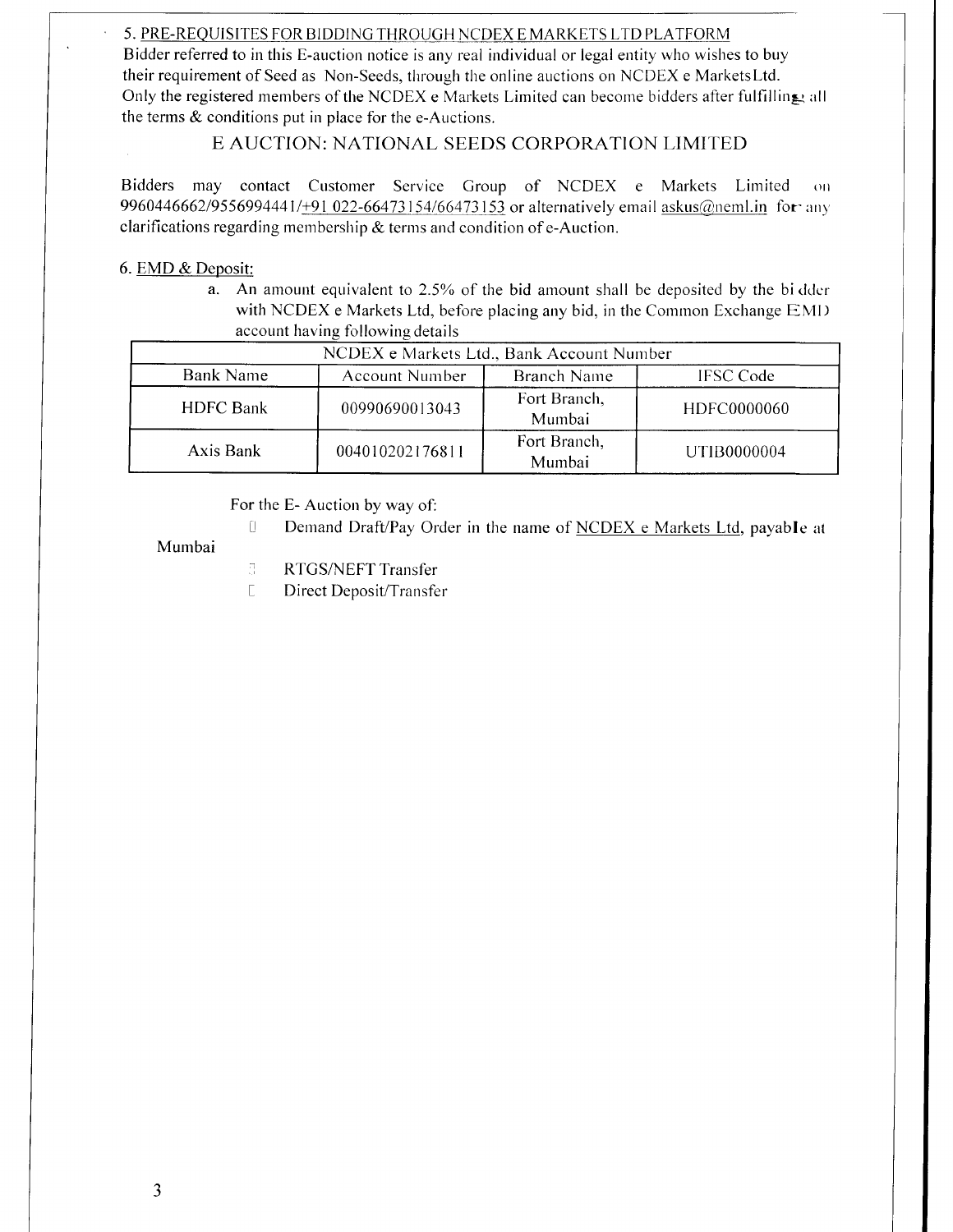- b. The bidder/member should intimate NCDEX e Markets Limited for the transfer of funds through CS Tracker Module- https://cst.neml.in in the prescribed manner (Contact Customer Service Group on  $+91022-66473153/54$ )
- c. The bidders shall be allowed by NCDEX e Markets Ltd to bid only if the requisite  $E^{\dagger}$ MD amount is available in the Common Exchange EMD Account of NCDEX e Markets Ltd. The amount deposited as EMD would determine the bidding capacity of the bidder.

d. Only the EMD of the highest bidder would be blocked by NCDEX e Markets 1.td. EMD of the unsuccessful bidder(s), including those whose bid(s) are not accepted due to non-fulfillment/not meeting the conditions attached to the bid(s), will be returned by  $NCDEX$  e Markets Ltd on the withdrawal request made by the bidder through  $CS$ Tracker module latest by seven (7) days from the date of close of the E Auction.

## 7. ONLINE BIDDING/E-AUCTION SESSION DETAILS:

- a. The Auction Session will open on one particular day/date as decided between NCDE $\chi$  c Markets Ltd & NSCL.
- b. If any bid is received 3 minutes prior to the schedule auction closing time, then the auction schedule shall be extended for 5 minutes over and above the schedule auction end time. There shall be maximum 3 such extensions.
- c. The bidders shall place their bids online on NCDEX e Markets Ltd Platform https://market.neml.in, the online trading system made available by NCDEX e Markets Ltd as per the terms and conditions of the E Auction such as the minimum quantity for putting the bids, required EMD deposit etc.
- d. The Bidders to quote in Indian Rupees/Qtl for each item on offer.
- e. NSCL may specify a floor price below which no bids shall be accepted by NCDEX e Markets Ltd Platform.
- f. The incremental tick size shall be Rs. 1 (One Rupee)/qtl.
- g. During an auction session, a bidder may modify their bid upwards to an incremental value more than the highest bid.
- h. No cancellation of bids shall be allowed during an auction session.
- i. The final results of the Auction as declared by NCDEX e Markets Ltd in consultation with NSCL are binding on all bidders and any requests for cancellation received after the conclusion of an auction session shall result in the forfeiture of the Bid Bond.

# E AUCTION: NATIONAL SEEDS CORPORATION LIMITED

j Any bid placed using the bidder's username and the password shall be deemed to be an unconditional binding of the bidder to whom such username and the password has been allotted by NCDEX e Markets Ltd, inter-alia, for the purpose of the E-Auction and the bidder shall be solely and fully responsible for all the activities that occur under such username and password. The user is therefore advised to check the username and the password before the E-Auction and is advised not to reveal it to anyone else so as to prevent misuse of thesame.

# 8. INTERNET CONNECTIVITY

The Seller shall not be responsible for any failure of power, Network, Server, Bandwidth problems, Hosting Server, Internet Connectivity, ISP or otherwise or the slowness to access NCDEX e Markets Ltd Platform/Exchange Platform https://market.neml.in. For any reason whatsoever, in case the scheduled e-auction does not get complete as intended, NeML in consultation with NSCL may reschedule the e-auction on a different date andtime.

# 9. DOCUMENTS CONSTITUTING CONTRACT:

The Invitation of Bids, the terms and conditions of the E Auction, bid of the successful bidder on NCDEX e Markets Ltd Platform, Letter of Acceptance issued by the Seller to the successful bidder (hereinafter called the Buyer) along with any amendment issued prior to signing of contract shall constitute a valid and binding Contract between the Seller and Buyer.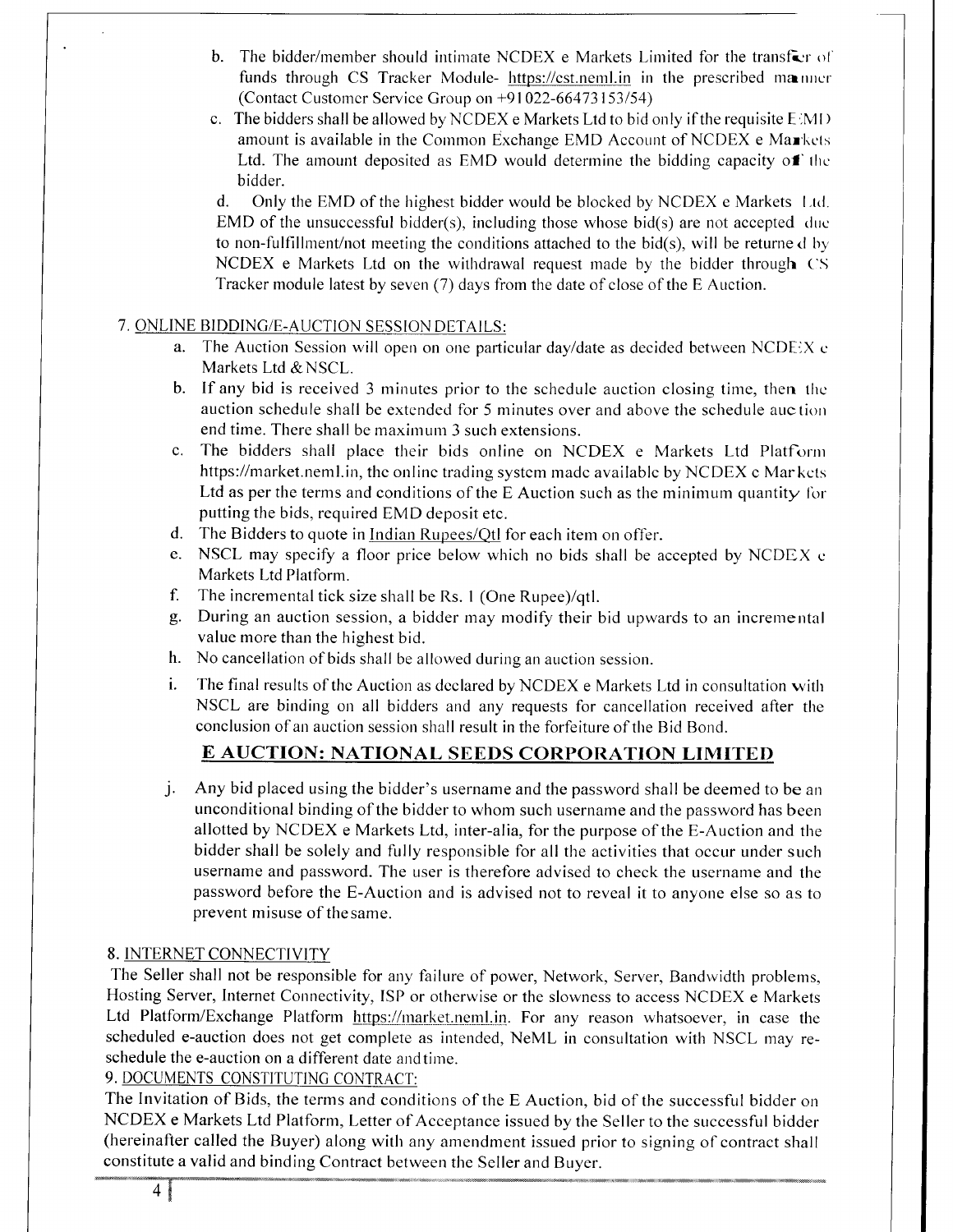#### <sup>1</sup>O. TRANSACTION CHARGES:

NCDEX e Market Ltd will charge transaction charge of 0.50% (Plus GST Extra) of the actual sale v:rlue. which NeML will deduct from the EMD deposited by the buyer after the settlement of goods.

#### I I. PAYMENT AND LIFTING OF THESTOCKS:

a. The Buyer will be required to pay 20% of contract value within 3 consecutive bank working days from the date of awarding e Auction, remaining 80% within next 7 bank working days from deli very order generation. The payments need to be made into the bank account of NSCL by way of  $D$  ircct Transfer/RTGS in the bank account having details in Annexure II. No delivery will be made before receiving full payment of auctioned quantity.

b. The seller shall issue delivery order and arrange for counting of Non-Seeds equal to the auctioned quantity. The Seller's responsibility shall cease once the goods leave the warehouse premises and no claim from the Buyer will be entertained thereafter.

c. The Non-Seeds stock will be released to the successful bidder on "as is where is basis'' by removing tags, labels and defacing the container/Non-Seeds, in case of with Non-Seed auction/tender, otherwise the arrangement for gunny Non-Seed/packing materials will also have to be made by buyers/party.

d. Staggered lifting permitted, however no delivery will be made before receiving full payrnent (excluding EMD) of allotted quantity. The lifting of the Non-Seeds must be completed within 15 days from the award of e auction, if due to certain unavoidable circumstances it is not possible for NSCL to deliver the Non-Seeds with in stipulated period, NSCL can enhance the delivery period as may be necessary. The Non-Seeds sold can be kept in the godown at the risk of the purchaser for a period of 15days from the stipulated lifting period (15 days from the award of e auction) on payment of godown rent  $\omega$  of Rs.0.50 per qtls, per day which will be charged extra. If the Non-Seeds is not lifted within the said period, the NSCL reserve the right to forfeit the whole deposit amount along with EMD without prior intimation and resell the Non-Seeds at the buyer's risk and cost and entire loss due to variation in selling price will be recovered from the purchaser along with other incidental charges.

e. The loading and Weighment charges are to be borne by the Buyer.

f. In the event of the failure by the Seller to deliver the auctioned Non-Seeds within the stipulated time including the enhanced period for the Buyer to take the physical delivery of the same despite the Buyer approaching for lifting, NCDEX e Markets Ltd shall refund the EMD amount to the Buyer and the transaction shall stand cancelled.

#### $12.$ FORCE MAJEURE:

Should any of the force majeure circumstances, namely act of God, natural calamity, fire, Government of India Policy, restrictions (excluding any stock limits), strikes or lock-outs by workmen, war, military operations of any nature and blockades preventing the Seller/Buyer from wholly or partially carrying out their contractual obligations, the period stipulated for the performance of the Contract shall be extended for as long as these circumstances prevail, provided that, in the event of these circumstances continuing for more than two months, either party shall have the right to refuse to fulfill its contractual obligations without title to indemnification of any losses it may thereby sustain. The party unable to carry out its contractual obligations shall immediately advise the other party of the commencement and the termination of the circumstances preventing the performance of the contract. A certificate issued by the respective Chamber of Commerce shall be sufficient proof of the existence and duration of such circumstances.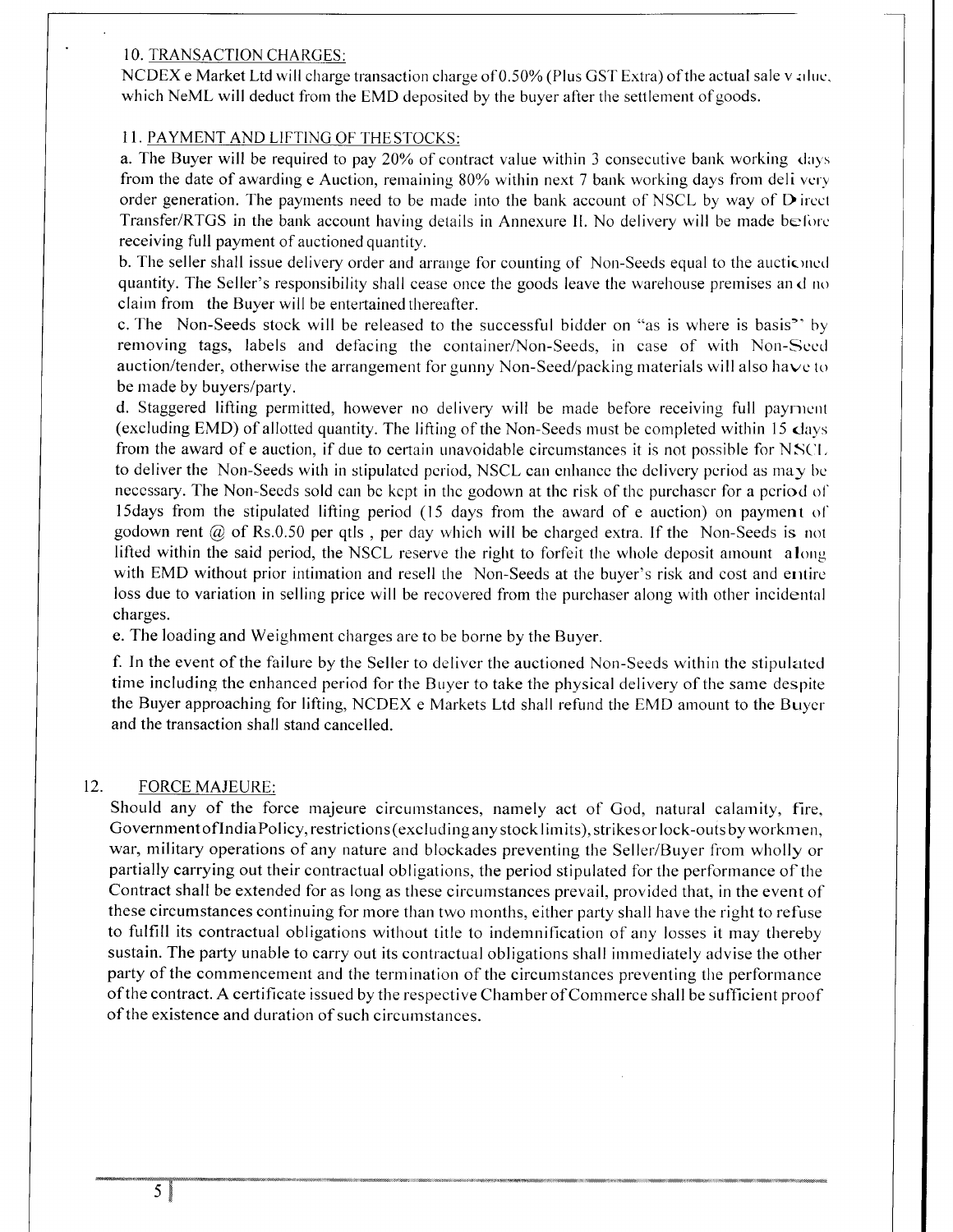#### . Resolution of Disputes:

13.1 In case of any disputes relating to sale including the interpretation of any of the Clause/Clauses of the tender. the matter shall be referred to Chairman NSCL for resolution ol dispute.

13.2 In case of any disputes remain unresolved or any party is dissatisfied with the decision take n by the Chairman, the matter shall be referred to a sole Arbitrator to be appointed by the CMD of NSCL at its sole and absolute discretion. The arbitration shall be held in New Delhi and the decision of the arbitrator shall be final and binding on both parties to the arbitration. The arbitration will be conducted in accordance with Arbitration and Conciliation Act. 1996 alons with its amendments from to time.

13.3 Court situated New Delhi to the exclusion of all other courts in India. onlv shall have tlre jurisdiction in the matter.

13.4 NeML shall not be responsible for any dispute arising between the buyer and seller rela ting contract note herein mentioned above or anything related thereto. Both Buyer and Seller agree and acknowledge that NeML shall not be made party to any litigation, suit, petition, application, arbitration or appeal arising from the dispute between buyer and seller except NeML gross negligence or willful misconduct. NeML is merely providing electronic trading platform for the purpose of facilitation of trade and both the buyer and the seller agree and accept to indemnify and keep NeML indemnified from all the claims, losses or expenses that NeML may incur/suffer as a result of NeML being a party to any dispute between buyer and seller.

#### 14. CORRUPT PRACTICES:

In case of any bribe, commission, advantages offered or promised by or on behalf of the Buyers to any officer/ employee/ servant of the NSCL then such Buyers shall be debarred from the tender enquiry in addition to initiating criminal action and blacklisting. Canvassing in any form on the part of the Buyer or on his behalf at any stage of tender process or while taking delivery will be treated as violation of terms and conditions of tender. If such instances are noticed the Buyer will be blacklisted for a minimum period of 3 years.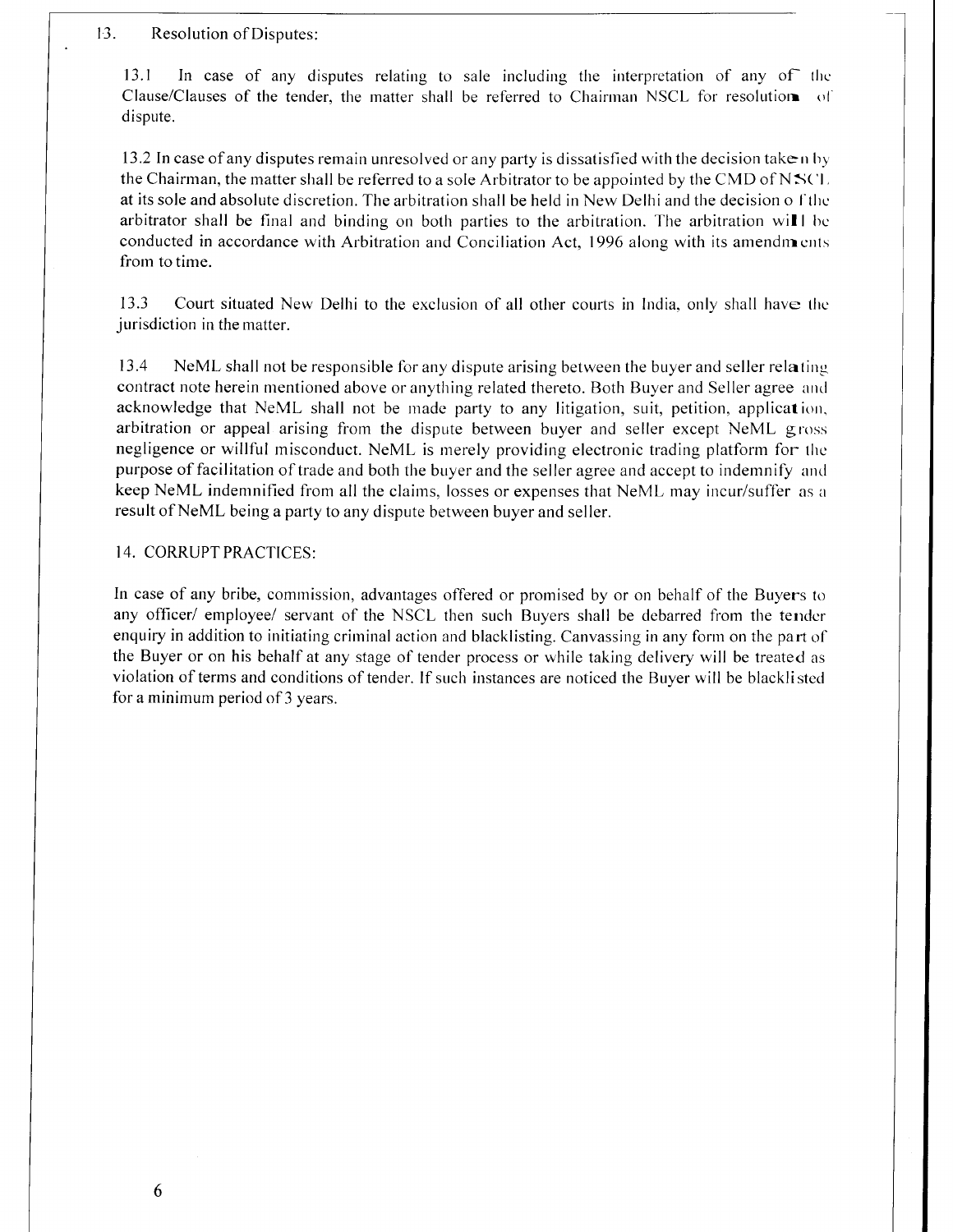Annexure-I

| Details of Auctionable Non-Seeds |  |
|----------------------------------|--|
|----------------------------------|--|

| Sr.<br><b>No</b> | Crop  | Variety | Class     | Quantity<br>(qtls) | <b>Destination</b>                                                                                                   |  |
|------------------|-------|---------|-----------|--------------------|----------------------------------------------------------------------------------------------------------------------|--|
|                  | Wheat | HI-8759 | <b>CS</b> | 10                 | Area Manager, National seeds<br>Corporation Limited, Devendrapura,<br>Mouranipur Road, Niwari(M.P.) M-<br>8349248480 |  |
|                  |       |         |           | 10                 |                                                                                                                      |  |

\*Note: Bidders are advised to see the stock before quoting the auction rates.

Annexure-II

| <b>OFFICE NAME</b>                    | Bank Name                                           | Account<br>Number | Branch Name | <b>IFSC Code</b> |
|---------------------------------------|-----------------------------------------------------|-------------------|-------------|------------------|
| National Seeds<br>Corporation Limited | State Bank of India   32933247215   SME, Govindpura |                   |             | SBIN0001253      |

 $Cov$   $\sqrt{2^{2}}$   $\sqrt{2^{2}}$  $\angle$